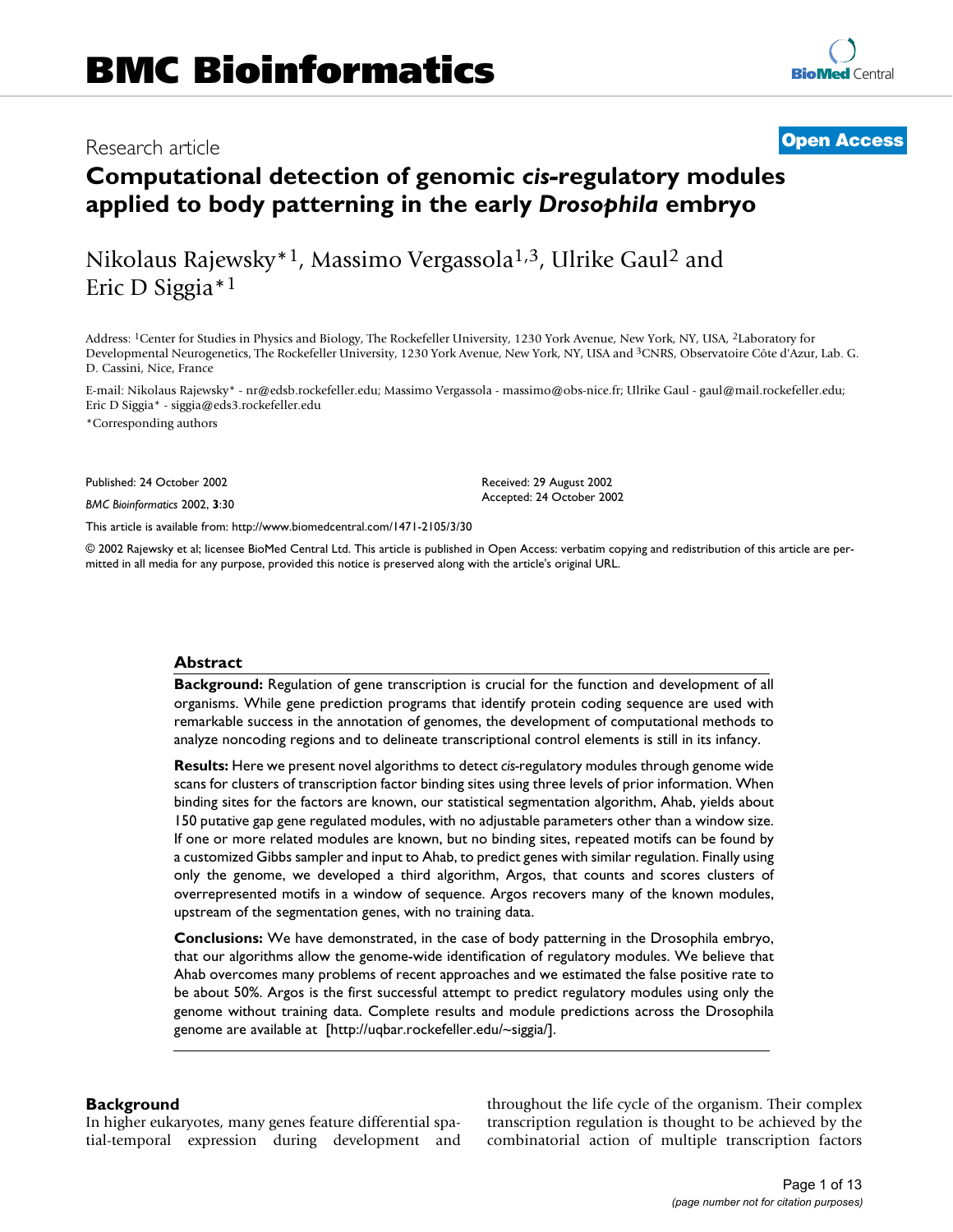

#### **Figure 1**

Summary of the input (dark blue) and output (white) of the three algorithms (light blue).

which bind to *cis-*regulatory DNA sequences. Here, transcription factors are defined as proteins which recognize and bind regulatory sites and have a potential to modulate directly or indirectly through the recruitment of cofactors the activity of the basal transcriptional apparatus of proximal genes. The number of transcription factors is a substantial part of the total number of genes in any organism, for example about 700 out of 13,500 genes in Drosophila [1].

Although combinatorial action of transcription factors has been studied throughout the life cycle of organisms [2], perhaps the most coherent picture has emerged in the context of developmental processes [3,4]. Here, a great number of experiments suggest that a major part of the gene regulatory apparatus is organized in the form of separable *cis-*regulatory modules [3]. A given module defines specific aspects of the spatio-temporal pattern of gene expression by the combinatorial action of multiple transcription factors which together define the rate of transcription. Modules thus integrate inputs from several genes and regulate another gene to form developmental networks. Modules seem to share several architectural features [5]: They are typically only hundreds of nucleotides in length and contain multiple binding sites for as many as 4–5 different transcription factors. The frequent occurence of multiple copies of the same motif as well as the enrichment of certain combinations of motifs in a module in comparison with the genome at large provide the basis for our computational strategies to predict genes which are part of the same regulatory network. Existing algorithms for discovering modules [6–8] are based on counting the number of matches of a certain minimal strength to known motifs and thus require ad-hoc parameters for each motif, resulting in parameter dependent predictions. These algorithms are also bound to miss multiple weak binding sites which are known to be present in many modules. We demonstrate a novel algorithm, Ahab, which overcomes these problems.

However, the binding sites (motifs) which reside in modules are often not known. A recent paper [9] proposed an algorithm for identfying these sites; here we show that a standard method is capable of identifying typically half of the known binding sites in a module. Its entire output can then be used as input to Ahab (Figure 1). Finally, we ask if the redundancy of sites inside modules is strong enough to predict modules using only genomic sequence. To our knowledge, our algorithm Argos is the first successful attempt to do this for a metazoan genome.

Our system of choice is the body patterning of the early Drosophila embryo which is established by a multi-tiered hierarchy of transcription factors [10]. Broadly distributed maternal factors trigger zygotic gap gene expression in discrete domains along the anterior-posterior axis of the embryo. Maternal and gap gene factors together trigger pair rule gene expression in 7 alternating stripes, which in turn regulate segment polarity and homeotic gene expression in 14 stripes. Many of these factors are known, their binding sites have been studied, and more than 20 modules have been identified. For this system, we show by comparing our predictions to literature results that we can predict regulatory modules using different levels of input – binding sites, regulatory sequence identified by 'promoter bashing'/sufficiency tests, and genomic sequence itself. Altogether, we predict roughly 200 new modules and 7 new sequence motifs and we analyze and validate the performance of each of the three algorithms.

Figure 1 summarizes the input/output levels and serves as a reference for what follows.

#### **Results**

#### *Using known binding sites, Ahab finds 135 significant new modules in the genome*

There are a sufficient number of binding sites in the literature (see additional File 1 and 2) for us to construct frequency weight matrices for the maternal transription factors Bicoid (Bcd), Caudal (Cad) and Dorsal (Dl), as well as the zygotic gap gene factors Hunchback (Hb), Kruppel (Kr), Knirps (Kni), and Tailless (Tll), and the torso response element (torRE). With the exception of giant, which is too ill-defined to model, these are all the maternal/gap genes at the top of the segmentation gene hierarchy.

Modules can be located by scanning the genome in windows, counting the number of matches to each matrix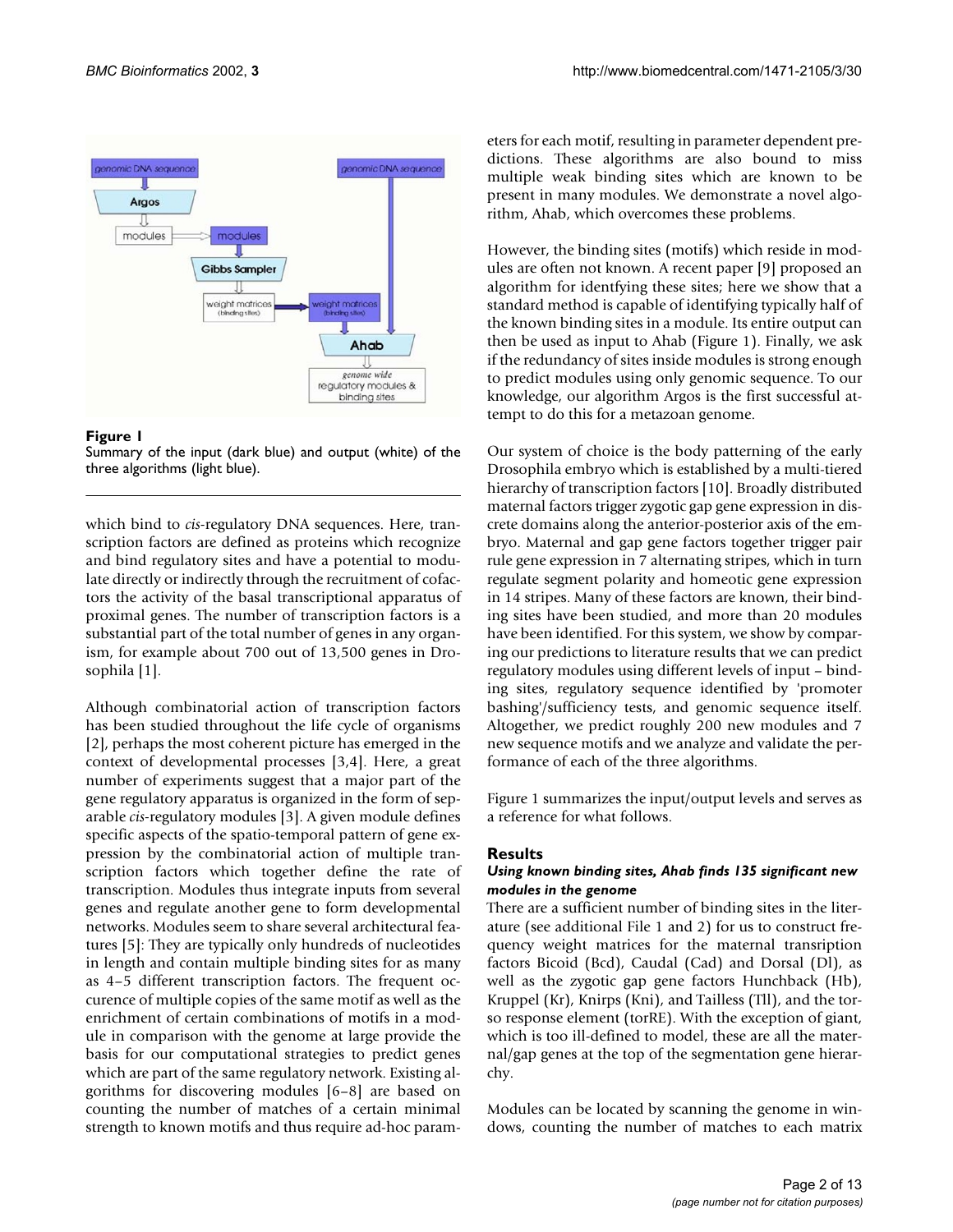

#### **Figure 2**

Ahab score for the hairy locus Module score for the hairy locus (screenshot from our interactive web browser). Plotted is the Ahab score as a function of position in the genome. Known modules are marked as "module". Four of the known modules (stripes 1 and 5–7) have high enough scores to appear among the top 146 genome wide predictions and Ahabs predicted binding sites are mapped out in these cases. The stripe3+4 module is not recovered.

with a score better than some value, and then combining scores and ranking [6,7]. We have designed an algorithm, Ahab, which eliminates all parameters other than a final rank, and, following the logic of the mobydick algorithm [11], computes via maximum likelihood the probability that the window sequence is made up by sampling from the known weight matrices or background. Mobydick was designed to find overrepresented "words" in noncoding DNA, and applied to yeast. However, in the genomes of higher eukaryotes, binding sites are much fuzzier than in yeast and simple motif models are unlikely to yield meaningful results. Therefore, Ahab generalizes the motif model to positional weightmatrices. Furthermore, we introduce a *local* background model to cut down the number of false positives arising from local variations in sequence composition and degeneracy of motifs (for example motifs that contain a poly A string). Finally, the maximum likelihood fit has to be done separately for each window and thus hundreds of millions of times for the genomes of higher eukaryotes, thus requiring an efficient implementation of the numerical procedures. Ahab tallies all possible segmentations of the sequence into binding sites (also called parsings). Thus motif overlaps are allowed and weighted according to how well they explain the data, and multiple weak copies of a factor are all counted [5,12]. Our background model is a Markov model fit to all triples of bases in the window and accounts for local compositional variation which could otherwise push up the representation of any matrix that matched

one of the high copy number base triples (eg hb matches poly A tracts).

We used Ahab with a 500 bp window to scan the Drosophila genome. As a representative/typical example we show the hairy locus, Fig. 2, a pair-rule gene expressed in 7 stripes. Five modules driving individual stripes and stripe pairs have been identified experimentally. Ahab predicts four of them (stripes 1, 5, 6, 7), only the stripe 3+4 element is not recovered. Note that two modules, stripes 1 and 7, were not used as training data. The support for each local maximum corresponds nicely to the experimentally estimated sizes of the modules. Ahab also reports scores for putative binding sites in each window as defined by (4). As an example, we show the even-skipped stripe 3+7 module, one of the best studied cases in the literature (Fig. [3\)](#page-3-0). Most of the known sites are recovered and some new ones predicted.

Ahab finds 146 highly significant modules in the genome, most located in the non-transcribed regions. 27 modules are inside introns, only 6 overlap with exons. It recovers the 11 modules used to construct our weight matrices and predicts 6 other known modules with maternal/gap gene input. Thus, 17 out of 27 known modules (see additional File 1) are found. Three of the missing 10 modules (kni64, snail, sog) are very high in score (< rank 100) but lost when filtering for the presence of at least three different factors. Three modules are lost because they contain only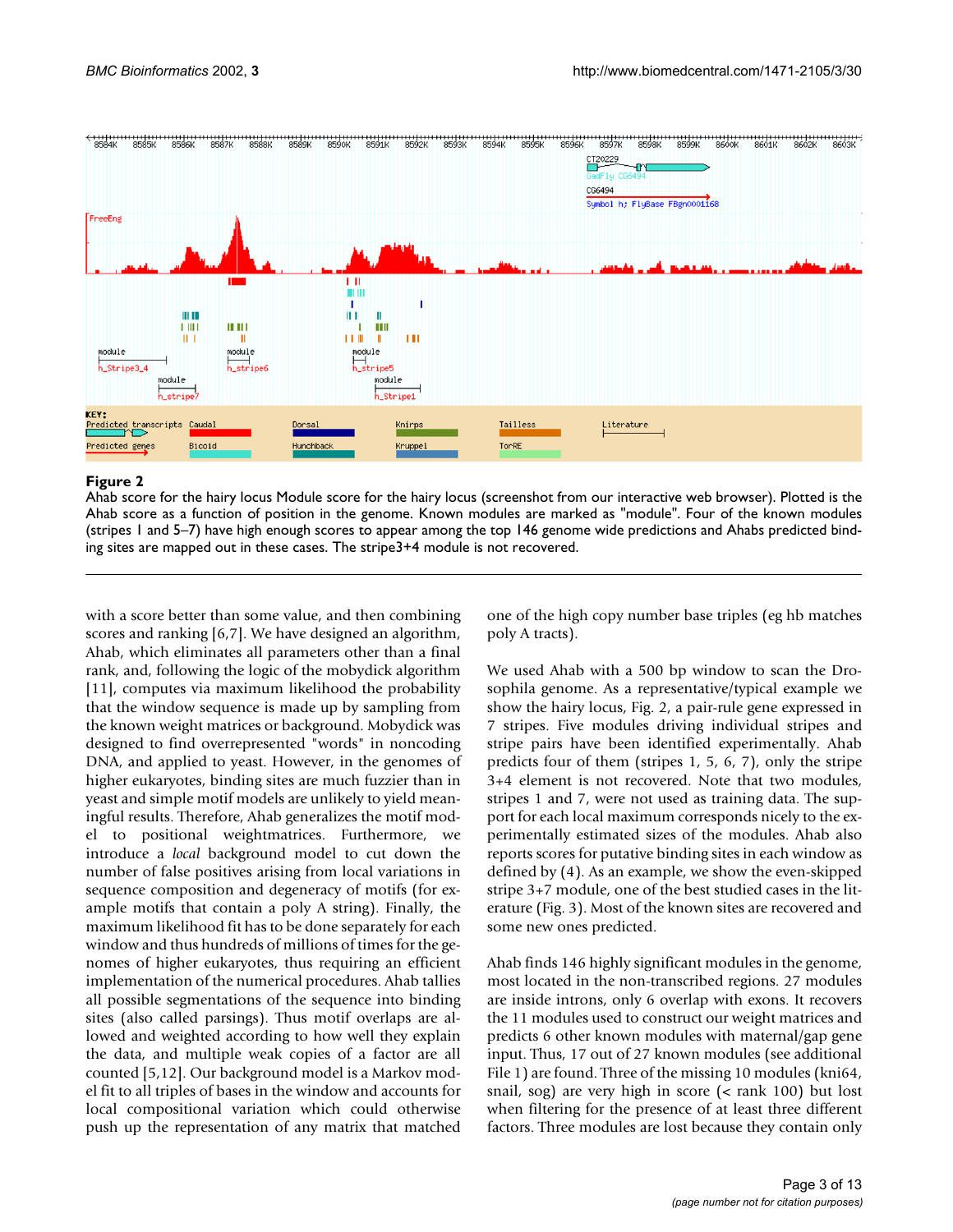

# **even-skipped stripe3+7 module.**

# <span id="page-3-0"></span>**Figure 3**

The even-skipped stripe 3+7 module Known binding sites (in blue) and sites predicted by Ahab (in red) for the even-skipped stripe 3+7 module. knirps sites are marked by circles, hunchback sites by boxes. The upper (lower) half depicts binding sites for the plus (minus) strand. The height of the red symbols corresponds to the score of the sites (Eq. 4).

dorsal sites (rho, twist, zen) and we do not have matrices for the other factors known to bind (such as snail and twist), however searching with only the dorsal weight matrix does recover them. The four remaining missing modules are low in score (rank > 700), but Kruppel CD2 is recovered for a window size of 700; the others are evidently low in maternal/gap gene binding sites.

To determine whether any of the 129 novel module predictions were correct, we asked whether any of the adjacent genes were patterned in the blastoderm. For 15 modules patterned expression has been reported for one of the adjacent genes; the patterns are either gap or pair rule like. An additional 11 modules are suggestive, since they are clustered with another, nonoverlapping prediction (Table 1). Interestingly, two predicted modules are in proximity to well studied segmentation genes (giant, runt) but still outside known regulatory regions.

We tested the stability of Ahab against unspecific input weight matrices by eliminating the least specific matrix in

our list (Tailless). Tailless has ~600 predicted sites in the 146 modules (Table 2), twice as much as any other factor. However, we found that roughly 75 % of the predictions without using tailless (but with the same significance cutoff) were also present in the list of 146. Thus, although Tailless is rather unspecific, it makes a contribution to the predictions without dominating them.

We also varied the window size to 700 bp and masked out the repeats genome wide, before running Ahab, (see web site). Our top 150 predictions now included 11 out of the 27 known modules (see additional File 1 and 3). Lowering the cutoff value in the module score did not help, only one additional known module was recovered when including ranks 151–250. Overall, 84 modules or 58 % of the window 500 dataset are also among the top 200 of the window 700 set, and thus might be accorded more significance. Although some known modules disappeared, some very interesting new modules are predicted, in window 700 runs, including modules for key genes in the segmentation process such as caudal, grainyhead, odd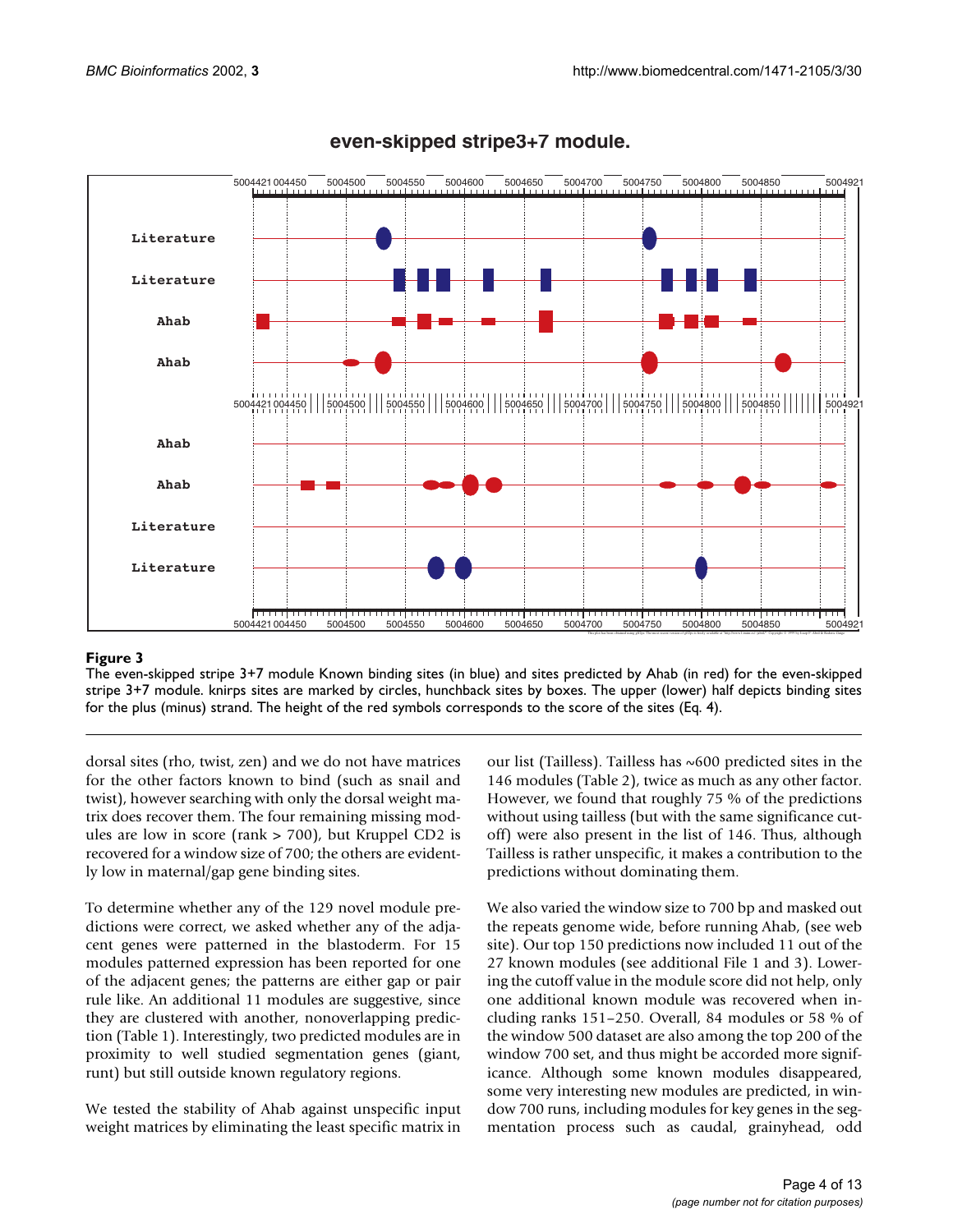| Rank            | Score | Gene                        | Location     |
|-----------------|-------|-----------------------------|--------------|
| *               | 37.82 | hairy (stripe 6)            | up/9.2 kb    |
| $2*$            | 28.29 | knirps                      | up/1.6 kb    |
| $3 *$           | 27.24 | tailless                    | up/2.6 kb    |
| $5*$            | 25.32 | knirps                      | up/I.I kb    |
| 8               | 20.80 | runt (stripe 7)             | up/3.2 kb    |
| 9               | 19.89 | $optix = six3$              | down/11 kb   |
| 10              | 19.75 | Dichaete                    | down/2.3 kb  |
| 17              | 18.88 | Tenascin-m                  | up/110 kb    |
| 18              | 18.87 | giant                       | down/14.5 kb |
| $20 *$          | 18.76 | Kruppel                     | up/4.1 kb    |
| 23              | 18.30 | ken                         | intra        |
| 24              | 18.29 | giant (posterior)           | up/2.1 kb    |
| 25              | 18.29 | hairy (stripe 1)            | up/4.7 kb    |
| 27              | 18.06 | hairy (stripe I or 5)       | up/5.4 kb    |
| 34              | 17.36 | hairy (stripe 7)            | up/10.4 kb   |
| $36 *$          | 17.25 | even skipped (stripe 3+7)   | up/3.5 kb    |
| 37              | 17.15 | knirps-like                 | intra        |
| $41*$           | 17.02 |                             |              |
| 43              | 16.94 | hairy (stripe 5)<br>brinker | up/6.2 kb    |
| 45              | 16.83 |                             | up/10.9 kb   |
|                 |       | pipsqueak                   | intra        |
| 46              | 16.82 | teashirt                    | intra        |
| 48 *            | 16.80 | short gastrulation          | intra        |
| 51              | 16.76 | abd-A                       | up/17 kb     |
| 54              | 16.65 | abd-B                       | up/15.3 kb   |
| 61              | 16.20 | vnd                         | intra        |
| 75              | 15.90 | cap n' collar               | up/4.3 kb    |
| $76*$           | 15.89 | even skipped (stripe 2)     | $up/1.7$ kb  |
| 91              | 15.69 | runt (stripe 3)             | up/9.67      |
| $120*$          | 15.34 | tailless (proximal torso)   | up/0.64 kb   |
| 124             | 15.32 | proboscopedia               | intra        |
| 126             | 15.29 | runt                        | up/17.2 kb   |
| $129*$          | 15.24 | hunchback (central stripe)  | up/3.34 kb   |
| 6               | 23.97 | Cyp6VI                      | down/1.6 kb  |
| П               | 19.66 | CG13595?                    | down/4.5 kb  |
| $\overline{14}$ | 19.32 | Cyp6VI                      | up/6 kb      |
| 55              | 16.62 | echinoid                    | up/58 kb     |
| 58              | 16.34 | CG2118/Acf1/faf             | intra        |
| 69              | 16.01 | faf/Acf1/CG2118             | intra        |
| 93              | 15.65 | echinoid                    | intra        |
| 105             | 15.51 | bruno 3                     | up/95 kb     |
| 117             | 15.37 | CG5060                      | up/31.1 kb   |
| 130             | 15.22 | bruno 3                     | up/25.1 kb   |
| 132             | 15.18 | CG5060                      |              |
|                 |       |                             | up/30.1 kb   |

**Table 1: The 32 modules and nearby genes which are known to be patterned in the early blastoderm (upper block) and 11 additional modules (lower block) for which a pair is linked to the same gene.**

Modules which were used to construct weight matrices are marked with stars. The columns give the rank of each module, the score, the gene, information about the location of the module in respect to the gene (up/downstream or intragenic). For References and additional material see additional File 3.

skipped (odd), and sloppy paired 1,2 (slp1,2) (see additional File 3). Thus Ahab could be improved by allowing for variable window lengths.

We estimated the false positive rate by scrambling the columns (positions) in the input frequency matrices. The new matrices are thus unlikely to be functional, but retain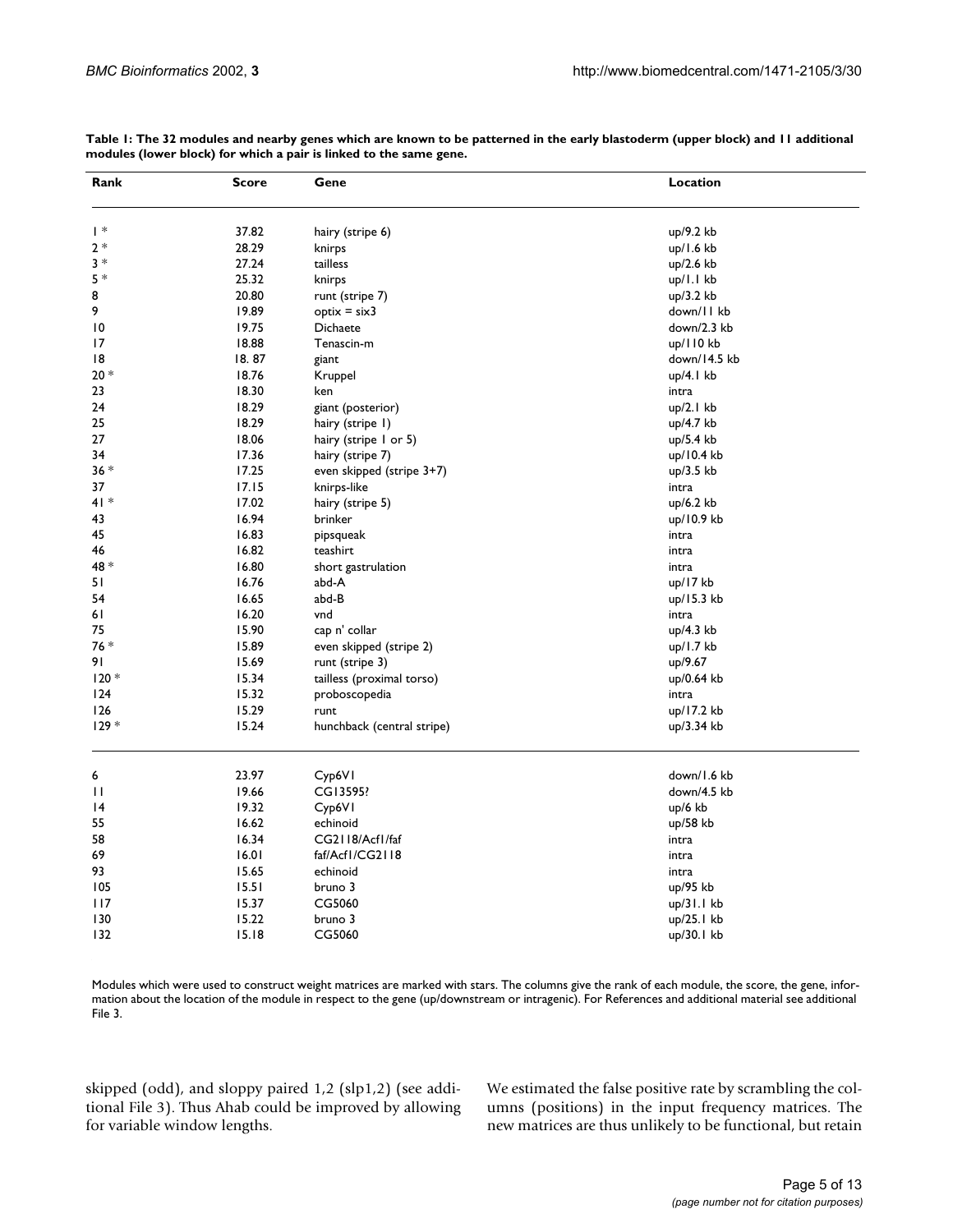|          | bcd | cd  | dl  | hb  | kni | Кr  | tll | torRE |
|----------|-----|-----|-----|-----|-----|-----|-----|-------|
| sites    | 179 | 99  | 143 | 213 | 302 | 203 | 597 | 24    |
| specific | 3.3 | 3.3 | 3.6 | 3.4 | 2.6 | 3.6 | 2.8 | 4.3   |
| modules  | 65  | 35  | 62  | 72  | 84  | 76  | 119 | 4     |

The specificity is defined as a standard error, eg 3 (4) implies a 0.14% (0.003%) probability of getting a match as good as the median data match from random sequence.

the same specificity. Ahab found roughly half as many "modules" for the same score cutoff as for the original set ie a 50% false positive rate. Note that this is a conservative estimate because part of the consensus motif recognized by hunchback and caudal is largely a poly T motif, and thus preserved by scrambling. Moreover, only very few known patterned gene are predicted by the scrambled matrices.

Another perhaps more straightforward estimate of statistical significance and our true positive rate is to use the experimental result (see footnote in [6]) that less than 2% of the genome or  $\sim$ 300 genes are patterned during the blastoderm. Since we can not tell which of two neighboring genes is regulated by each of the 102 intergenic modules we predict, we are obliged to label 237 genes (adding the 33 genes with intragenic modules) as potentially patterned. For 237 random predictions one expects 2% or five genes to be patterned, and the probability to get 21 or more genes (see additional File 3) by chance (p-value) is  $\sim$ 10<sup>-10</sup>. It should be stressed that the true success rate of Ahab will be much higher since the number of genes for which blastoderm expression is demonstrated is (< 100) or 1/3 of the total. Thus we expect an additional 50 genes in our set to be patterned, so a 50% overall positive rate for our module predictions.

#### *The Gibbs sampler finds binding sites within experimentally characterized modules*

Binding site information for most of the transcription factors relevant to any developmental process is only rarely available. More common are modules obtained by 'promoter bashing' from several genes with similar expression. Thus it is natural to ask, in view of the site repetition within modules, whether standard motif finders are able to recover good weight matrices from modules and if so can these be used as input to Ahab to find genes with similar regulatory inputs.

We have tailored the Gibbs algorithm (see methods) to this problem by searching for only one site at a time, and

then masking only the central 1–2 bases of each sequence motif found before iterating. The results were thereby much more reproducible between runs. Most importantly, motifs were allowed to overlap, a very common occurrance in modules and arguably important for their function [3].

To gain confidence in the capabilities of the Gibbs algorithm, we prepared two synthetic data sets representative of the data we wanted to examine (eg several kb long, 30– 50% of the sequence covered by motifs, the remaining sequence random and 60% A/T). Data set 1 was made by equally sampling our Hb, Cad, Kr and Tll matrices. Data set 2 was generated from four synthetic frequency matrices of specificity equal to the known ones. The customized Gibbs virtually perfectly recovers all the synthetic weight matrices from dataset 2. By contrast, only half of the natural sites were recovered from dataset 1. The sites overlapped and their delineation was imperfect. Thus Gibbs detects sequence correlations among the factors we chose, but probably exaggerates them, because it computes significance based on single base frequencies.

We then ran the Gibbs algorithm on several modules with extensive binding site data, Table 3. In accord with experiment, Gibbs predicts that about 30–50% of the sequence is covered by motifs. The specificity of the Gibbs motifs is typically higher than for the experimental ones, presumably because a smaller number of sites is sampled. Even when the majority of the sequences composing the Gibbs motif match a single factor, there are a few other strong factor matches generally in different positions and perhaps the other orientation. Nevertheless the Gibbs motifs are largely reproducible between runs. Generally, we recover about half the factors known to influence the module, and interestingly predict several new motifs. The lack of a 1:1 correspondence between the experimental motifs (generally composed from a wider range of data then presented to Gibbs) and those we find, points to a real ambiguity, we believe, in how to parse a sequence into binding sites.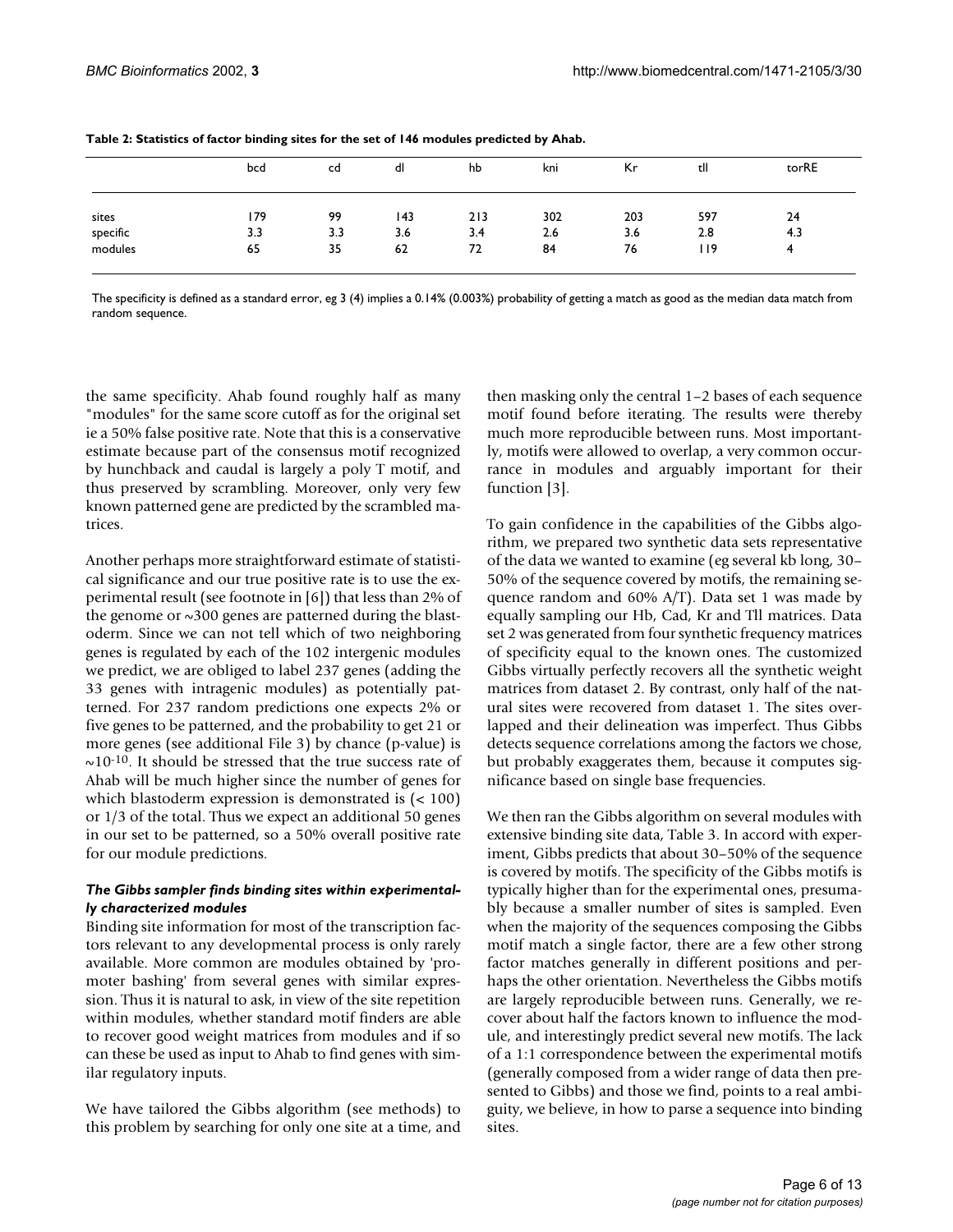| Module               | recovered factors (copies)                    | novel motifs           |  |
|----------------------|-----------------------------------------------|------------------------|--|
| eve stripes $2, 3+7$ | $kni(15)$ , bcd $(9)$ , hb/cad $(9)$          |                        |  |
| eve stripes 5, 4+6   | $hb/cad(6)$ ,                                 | RTTNSRCGSAAT(9),       |  |
| h stripes 5,6,7      | kni/hb/cad(12)                                | ATYCYGCARY/ bcd (6)    |  |
|                      | $Kr(12)$ , hb/cad $(14)$ kni $(7)$            | GRCNWG[T/G]TSNSA (9)   |  |
| hb (both mods)       | $Kr/tll(6)$ , hb/cad $(8)$                    | ATTTTCCNSC(9)          |  |
| kni $(1.1 k)$        | $Kr(7)$ , tll $(5)$ , hb/cad $(9)$            | GWGWG [A/C] GWGYG(7)   |  |
| Kr (700 bp)          | $bcd(5)$ , $hb/cad(7)$                        | <b>TWNTGATCCWS (6)</b> |  |
| tll (3 mods)         | $kni(9)$ , cad $(9)$ , $Kr(7)$ , hb/cad $(8)$ | TCRAWSAAT/torRE (8)    |  |

**Table 3: Motifs derived by Gibbs sampling the indicated modules** (see additional File **1**)

The criterion for a motif to match a known factor is given in Methods; copies refers to all sequences in the Gibbs derived motif. Only the consensus sequences of the most prominent unclassified motifs are shown with the abbreviations  $(R = A/G, W = A/T, S = G/C)$ . Matches in italics are marginal and names linked by / co-occur within the same Gibbs motif, possibly on opposite strands.

#### *Using only three modules as input, Ahab finds 63 significant modules in the genome*

Next we tested whether Gibbs derived matrices can be fed to Ahab for a genome-wide search for modules. As samples, we used three known modules that drive expression of the pair rule gene hairy in stripes 5, 6, and 7, which are known to receive input from Bcd, Cad, Hb, Kni, Kr, and Tll (see additional File 1).

Customized Gibbs finds 6 highly significant weight matrices within the 2 kb composite module (see additional File 4). One matches the Kr weight matrix with high quality, another Kni, and a third represents a mixture of Hb and Cad, whose matrices are indeed quite similar due to a poly T motif. The other three motifs are new. Using these 6 weight matrices as input, Ahab finds 63 highly significant modules genome-wide (Table 4, additional File 5).

The top four modules overlap with those used in the Gibbs sampling. In addition, 13 new modules were contiguous to genes that are known to be patterned in the blastoderm, and two fall close to a single gene of unknown function. One of the top scoring modules is the hunchback central stripe module, other particularly interesting hits are in the intron of knirps and 18 kb upstream of hairy outside the known regulatory region, and proximal to emc, a known transcriptional co-repressor. Compared to the Ahab predictions, we find more modules near homeotic genes (Abd-A, abd-B, Ubx, hth), due to the presence of the novel Gibbs motifs. The statistical significance of our predictions and the inferred true positive rate are comparable to the segmentation gene results.

#### *Argos: prediction of regulatory modules from raw genomic sequence*

As a final generalization, we ask whether there is enough repetition of sequence motifs within a module for its discovery using no information other than the noncoding sequence in the genome. To determine whether a given motif is locally overrepresented, its frequency of occurrence has to be scored against some statistical model. Both Ahab and Gibbs, use counts of short strings or single bases, within the window of interest to compute the significance of longer motifs. We attempted running Gibbs on successive windows of sequence and scoring the resulting motifs with Ahab, but were not able to discriminate the known modules from the remainder of the upstream region.

We therefore devised an alternative strategy that uses the information available in all the noncoding sequence and thus extrinsic to the window of interest. We enumerate all motifs in a class (a consensus of length 8 and 2 mutations worked best), and use their frequency to assign a probability for observing an overrepresentation of any one of them in the window of interest. The actual binding motifs may be longer, we only need to capture the most significant region. Typically several hundred motifs are significant for each window. They heavily overlap so the individual motif scores can not be simply added for an overall score. Although we tried using Ahab to eliminate redundant motifs, we got better results with a greedy algorithm that looks only at the motifs without placing them on the sequence. The greedy algorithm winnows the list of motifs down by starting with the highest scoring one and eliminates any motif related to it under shifts and a limited number of mutations. The next remaining motif is retained and overlaps with it are eliminated, until  $\sim$ 5 quasi independent motifs are obtained whose scores can be added (details in additional File 7).

We evaluated the results of Argos for the the modules in additional File 1. Log probability scores > 70 were taken as significant, since they are found very rarely using rand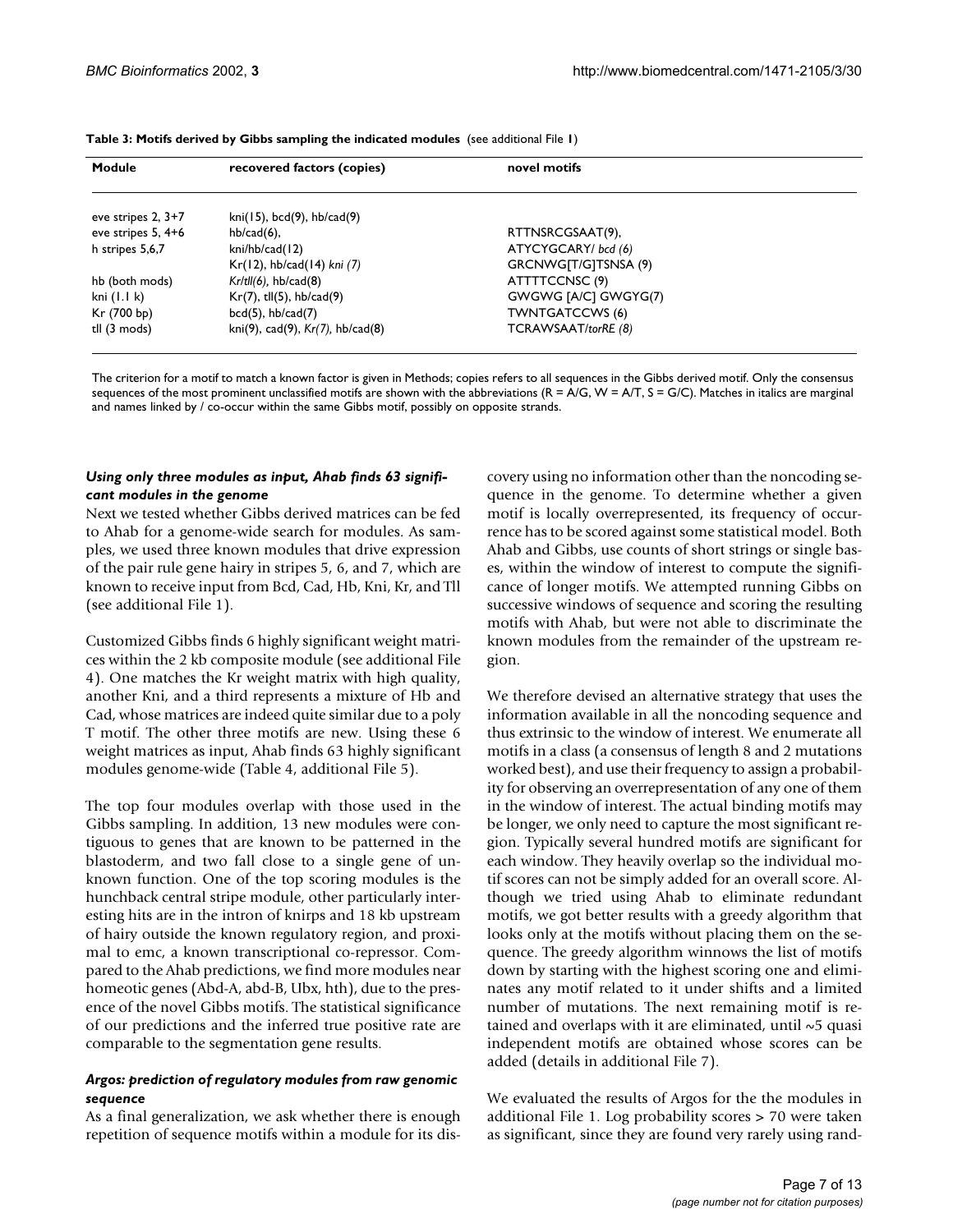**Table 4: Modules predicted by Ahab from the hairy derived Gibbs motifs that are patterned in the early blastoderm.**

| Rank<br>Score |                | Gene                          | Location                 |  |
|---------------|----------------|-------------------------------|--------------------------|--|
|               |                |                               |                          |  |
| ∗             | 42.16          | hairy (stripe 7 element)      | $up/10.9$ kb             |  |
| $2*$          | 36.43          | hairy (stripe 6 element)      | up/9.2 kb                |  |
| $3*$          | 31.43          | hairy (stripe 5 element)      | up/6.2 kb                |  |
| $4*$          | 25.08          | hairy (stripe 7 element)      | up/10.4 kb               |  |
| 5             | 22.58          | hunchback (hb central stripe) | $up/3.3$ kb              |  |
| 7             | 21.91          | abd-A (in iab-7 region)       | up/83.2 kb               |  |
| 8             | 20.02          | homothorax                    | intra                    |  |
| 9             | 19.41          | bxd (in bxd reg region)       | up/18.8 kb               |  |
| 10<br>16      | 18.55<br>17.76 | frizzled 2                    | up/37.9 kb<br>up/18.9 kb |  |
|               |                | hairy (not in known modules)  |                          |  |
| 17            | 17.73          | abd-A                         | up/0.2 kb                |  |
| 21            | 17.43          | abd-A                         | up/35.8 kb               |  |
| 24            | 16.69          | fd64A                         | up/1.4 kb                |  |
| 25            | 16.55          | nubbin                        | up/2.6 kb                |  |
| 31            | 16.10          | extra macrochaetae            | down/2.2 kb              |  |
| 37            | 15.90          | knirps                        | intra                    |  |
| 46            | 15.90          | Btk29A                        | intra                    |  |
| п             |                |                               |                          |  |
|               | 18.55          | CG6559                        | $up/30$ kb               |  |
| 39            | 15.72          | CG6559                        | $up/45$ kb               |  |

The last two modules are distinguished by proximity to a common gene. Modules which were used to construct weight matrices are marked with stars. The format follows Table 1. For references and additional material see additional File 5.

omized noncoding sequence 1. With this threshold and at least l00 bp overlap, half of the modules were recovered, indicating a 50% false negative rate. The number of false positives is difficult to assess, because the code looks for *any* regulatory module. However for several well studied segmentation genes (specifically even-skipped, giant, hairy, hunchback, knirps, Kruppel, and tailless), with 15 known modules, we squarely hit 7 when looking over the entire 10 kb upstream of translation start (gt, kni, Kr-730, Kr-CD2, eve3-7, eve autoregulatory element, h-7), Fig. [4,](#page-8-0) but only three predictions are outside of known modules (one for tailless and two for hunchback). This indicates a low false positive rate. Genome wide we are predicting about one module per 5 kb of noncoding sequence averaged over the genome (with a strong bias for noncoding vs coding), which corresponds to roughly one module per gene.

#### **Discussion**

We have demonstrated algorithms that exploit three very different levels of prior information and lead to statistically highly significant predictions for early developmental modules in the fly. The Ahab algorithm is perhaps closest to the 'calculation' actually performed by the cell. The weight matrix match is a surrogate for the energetic preference of a transcription factor for a particular sequence, and Ahab models the competition of several factors and their binding energies for a stretch of DNA (a module). Ahab ignores distances between binding sites and the actual factor concentrations. Thus, the success of Ahab suggests that just modeling the binding energies is already predictive. It will be interesting to see how well Ahab performs in situations where the concerted binding of cofactors constrains the spacing of binding sites [13,14].

Finding overrepresented weight matrices is a well studied problem for which Gibbs sampling constitutes a reasonable solution if the data consists of distinct motifs separated by random bases. The difficulty we have encountered with this algorithm in dissecting regulatory modules for binding sites is not rare or diffuse motifs but rather too much signal, namely the overlay of motifs of different sizes and specificities. The Gibbs statistical model is not strictly correct for our data. A more adequate algorithm would allow competition among motifs of different lengths [15]. Irrespective of technical problems, the discovery of binding motifs by site repetition is qualitatively a more difficult task than their recognition by transcription factors [16]. Thus our ability to recover plausible motifs for about half the known factors was not obvious in advance and is another manifestation of the redundancy in module design.

Reference [6] describes another approach to locating modules from clusters of known weight matrices. They count the number of matches of each weight matrix in an interval with a score above some empirically defined cutoff, and then score a 700 bp window as significant when the total number of matches for all factors is large enough. Information about the background is implicitly encoded in their choice of threshold. We do not have factor specific cutoffs, and use a locally defined background model, which renders our algorithm more automatic and less sensitive to local variation in sequence composition, eg poly A runs.

Although we are predicting many more modules than in [6], the positive hit rates are comparable between the two methods (50% vs 10 positives out of 28 predictions [6]). A more detailed comparison of both data sets reveals, however, that the 28 modules predicted by [6], with the exception of the giant one, do not overlap with any of the top 137 modules predicted by Ahab, although there are 4 genes in common to our sets. More strikingly, the 10 modules for which experimental results in [6] suggest functionality based on blastoderm expression of a neighboring gene fall below 500 in our ranking with exception of giant and one of the hairy derived modules for nub, Table 4. Presumably due to the difference in background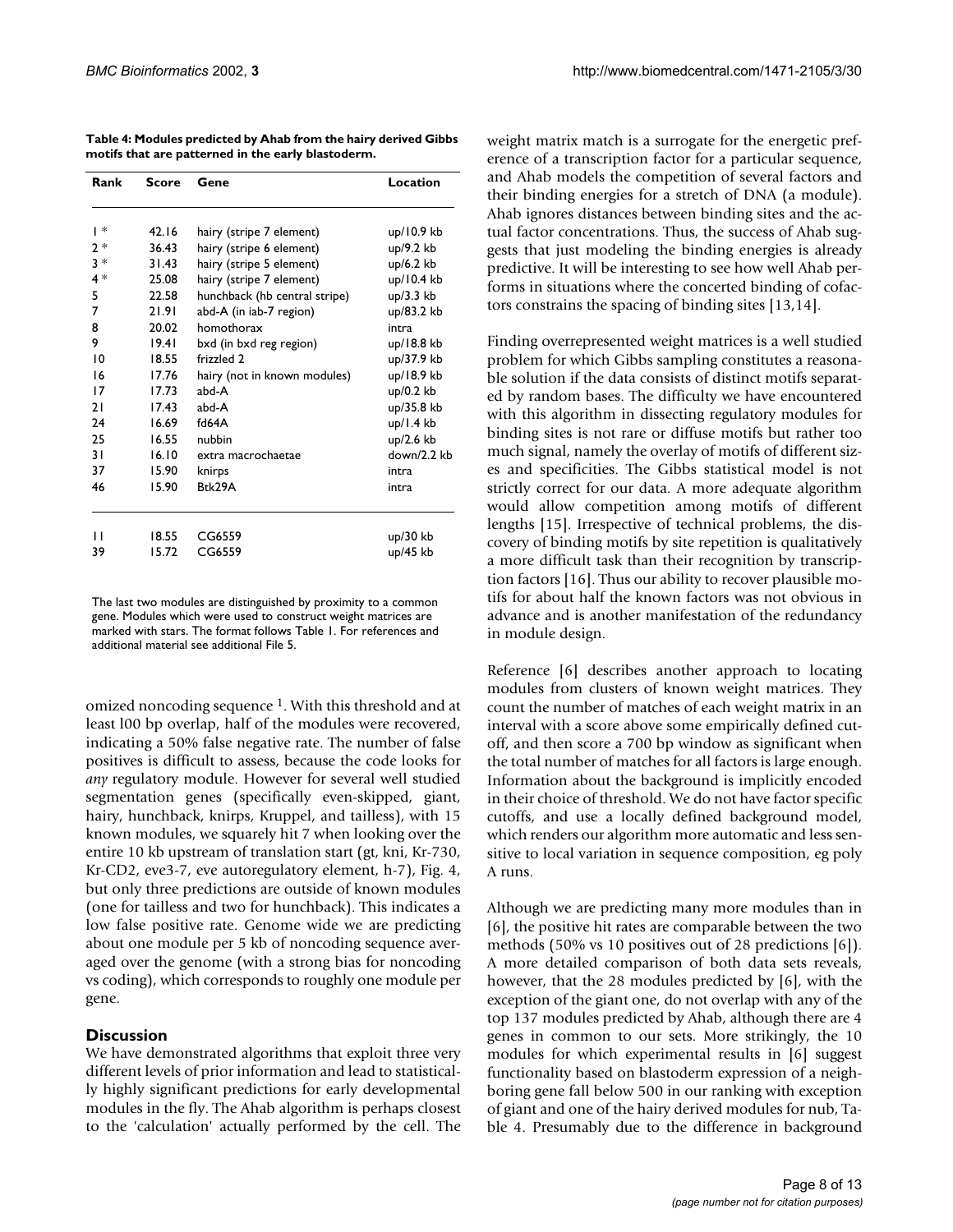

#### <span id="page-8-0"></span>**Figure 4**

Argos score for the upstream regions of giant, knirps and Kruppel Argos score to observe a 500 bp module upstream of giant, knirps and Kruppel. The bars mark known modules and translation start is at the right most base.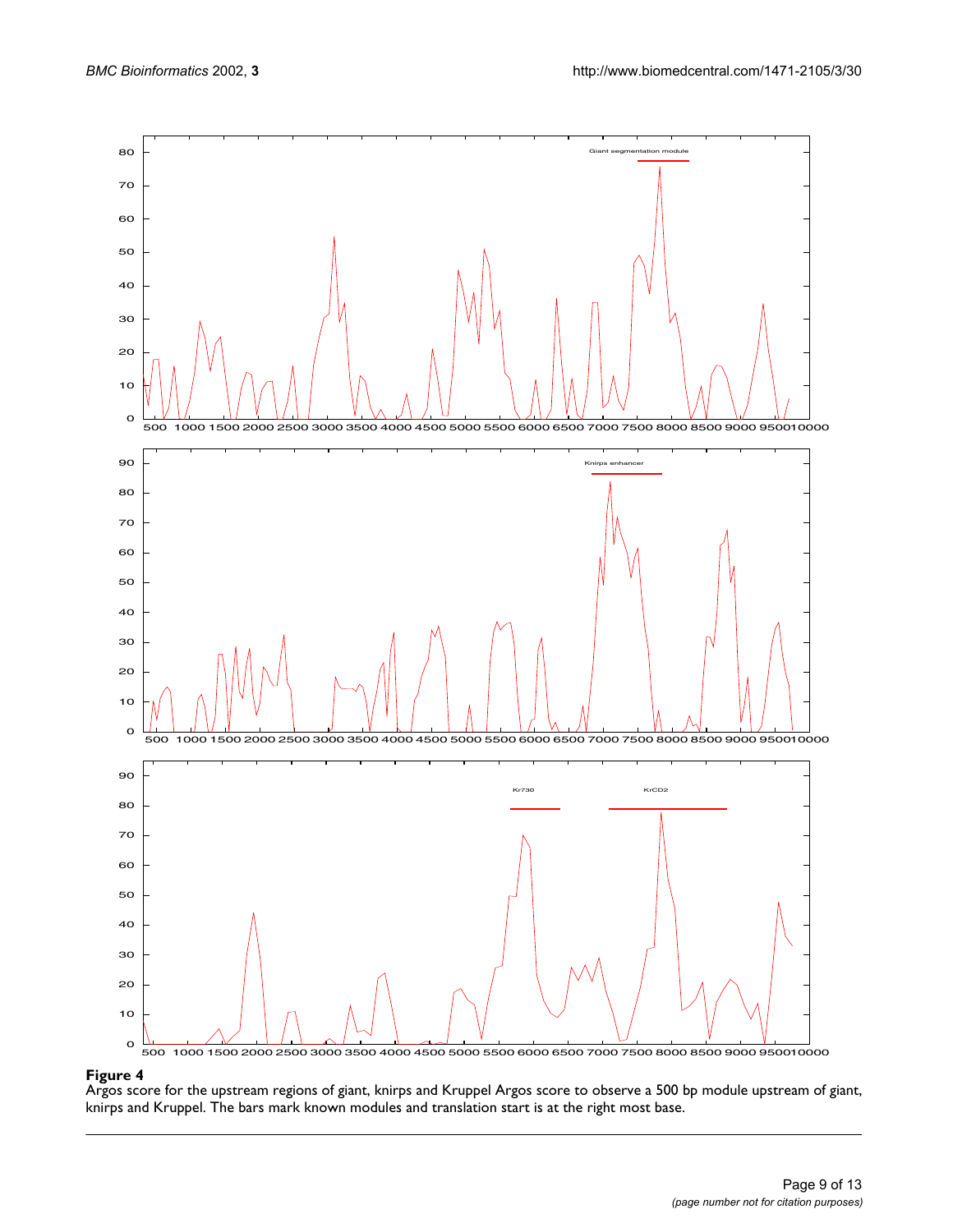model, their modules are dominated by Hb sites, while ours are not, which contributes considerably to the divergence of the predictions. Clearly, only direct experimental validation of predicted modules through reporter gene fusions will help to compare the different methods. In this fashion, we plan to test a number of the new modules predicted for key genes in the segmentation system such as h, run, gt, odd, prd, slpl/2 and cad.

In order to understand regulatory networks of genes, it is useful to generalize from a few genes or modules with common functions to new candidates. When control is combinatoric, a purely experimental approach tends to be more tedious than screening a modest list of candidates. Thus a potentially important aspect of our work is the combination of motif discovery from modules via Gibbs sampling and generalization to the entire genome with Ahab. We have demonstrated the feasibility of this procedure when we worked from the hairy stripe 5–7 modules. Interestingly, the candidate list of similar modules genome wide was quite small, but had little overlap with the top scoring modules predicted from the full set of gap gene weight matrices. Hopefully some of the new motifs discovered by Gibbs sampling are real; perhaps they are binding sites for corepressors. Clearly the first step is to confirm a striped expression for some of the genes in Table 4.

Our algorithm Argos for predicting enhancers from raw genomic sequence works astonishingly well. It will be most interesting to use this approach together in conjunction with the customized Gibbs sampler and Ahab in situations where nothing is known experimentally about the transcriptional regulation of genes of interest to identify co-regulated genes. Namely, following the hierarchical structure in Figure 1, Argos could be used to predict modules, then the customized Gibbs sampler to predict binding sites (weight matrices) and finally Ahab to predict, genome wide, genes in the same regulatory network.

Several recent papers [6,7,9] as well as ours have taken only the very first steps in applying computational approaches to the the elucidation of *cis-*regulatory modules. For body patterning in the fly, it is very encouraging that such limited information as we have used works so well. It remains to be seen if the same approaches work on systems where a single master regulatory gene initiates a developmental cascade, or where integration of developmental cues occurs partly at the level of signal transduction.

# **Conclusions**

Predicting and understanding transcriptional regulation is a fundamental problem in biology. We have designed new algorithms for the detection of *cis-*regulatory modules in the genomes of higher eukaryotes which is a first step in unraveling transcriptional regulatory networks. We have demonstrated, in the case of body patterning in the *Drosophila* embryo, that our algorithms allow the genomewide identification of regulatory modules when the motifs for the transcription factors are known (algorithm Ahab), or when only related modules are known (customized Gibbs sampler in conjunction with Ahab), or when only genomic sequence is analyzed with Argos. We believe that Ahab overcomes many problems of recent studies and we estimated the false positive rate to be about 50%. Argos is the first successful attempt to predict regulatory modules using only the genome without training data. All our results and module predictions across the *Drosophila* [genome are available at \[http://uqbar.rockefeller.edu/](http://uqbar.rockefeller.edu/~siggia/) ~siggia/]. The Ahab code is available upon request from the authors.

# **Methods**

### *Genomic data*

We downloaded the Release 2 genomic sequence and annotation for *Drosophila melanogaster* from "Gadfly" (Genome Annotation Database of *Drosophila,* [\[http://](http://www.fruitfly.org/) [www.fruitfly.org/\] \(Oct 2000\)\). Using a map provided by](http://www.fruitfly.org/) Chris Mungall (private communication) we mapped the annotation, which was done on separate contigs, to chro[mosomal coordinates. "Flybase" \[](http://www.fruitfly.org/)[http://flybase.bio.Indi](http://flybase.bio.Indiana.edu/)[ana.edu/\] provides a curated assembly of genetic and](http://flybase.bio.Indiana.edu/) molecular data from the existing literature. Our web sites links this database to the Gadfly annotation using a map provided by David Emmert (private communication). Since our algorithms are based on searching for clusters of common sites, microsatellites can score high, but tend not to be functional (for an exception see [9]). We used the Tandem Repeat Remover [17] to mask microsatellites, with scoring parameters (2 5 5 75 20 20 500) (respectively; match, mismatch, indel scores; percentage priors for mismatch and indels; minimum score, and maximum length) which are as promiscuous as possible yet did not detect appreciable microsatellites in random sequences. With these settings, ~5.7% of all non coding sequences are masked.

We collected from the experimental literature modules that drive blastoderm specific expression of a reporter gene in response to several of the factors in our list. In many cases the module was shown to be the minimal element. The modules mapped to chromosomal coordinates are reported in the additional File 1.

We collected a total of 199 experimentally characterized sites for the factors bicoid (30 sites), caudal (21), dorsal (32), hunchback (43), knirps (27), kruppel (20), tailless (20), and torRE (6). Giant sites are too few in number and ill defined to be useable. Each binding site was mapped to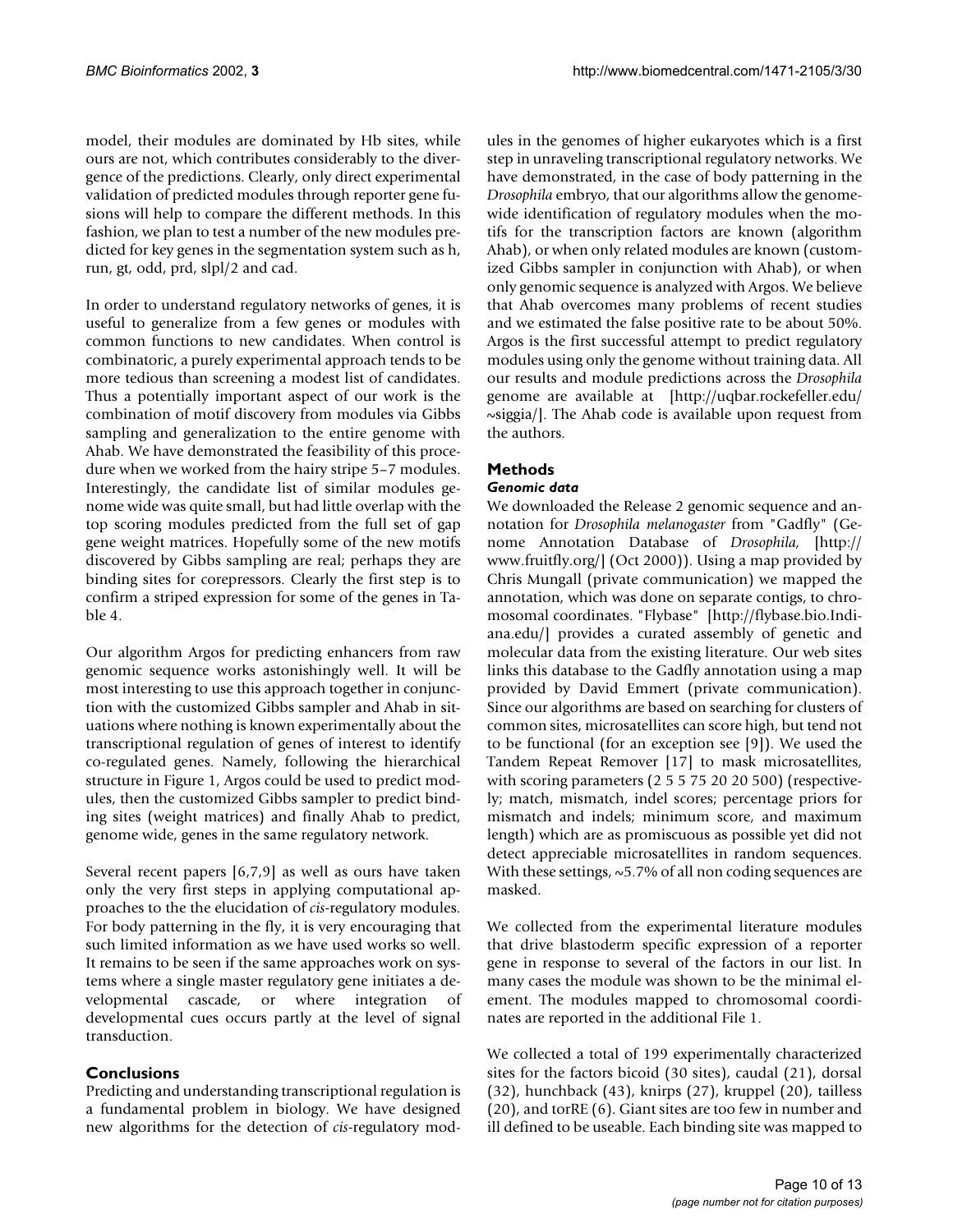the genome and padded with six bases on both sides. The multiple alignment program WCONSENSUS [18] (options, -f -d -sl -a and background frequencies representative of noncoding sequence (60% A/T)) was used to align and orient the sites and create a weight matrix for each factor. Results and references are in the additonal File 2.

#### *Algorithm Ahab: fitting multiple weightmatrices to sequence*

Ahab computes an optimal probabilistic segmentation of a sequence *S* into binding sites and background for a fixed set *W* of sequence motifs modelled by weight matrices. Ahab is related to the mobydick algorithm [11], but has several novel key features described in detail in the results section and the additional File 6. It fits the probabilities  $p_w$ of the (fixed) matrices *w* and background  $p_B$ , so as to maximize the likelihood of generating *S* under a certain explicit model. Namely, select a weight matrix or background according to its probability  $p_w$ ,  $p_B$ , sample according to the predetermined frequencies, and add the resulting bases to the sequence under construction. The fit of the model to *S* is accomplished by defining the probability of a particular segmentation T of *S* as

$$
P(T) = \prod_{k=1}^{N(T)} p_{w_k} m(s | w_k),
$$
 (1)

where  $k = 1, 2, \ldots, N(T)$  labels the weight matrices (or background) which were used in segmentation *T*. The quality of the match between the weight matrix  $w_k$  and the subsequence  $s = (n_1,...n_l)$  is incorporated in  $m(s|w_k)$  =  $\prod_{j=1}^{l} f_j(n \,|\, w_k)$  , where  $f_j(n|w_k)$  are the normalized frequencies of nucleotide *n* at position *j* for weight matrix  $w_k$ .

An important consequence of equation (1) is that multiple binding sites with weak matches to the weight matrix for the same factor (  $p_{w_k}$  large,  $m(s|w_k)$  small) may make an important contribution to *P*(*T*). In many cases these redundant sites with low weight matrix scores have been observed in experimentally known modules. Any algorithm that would just count matches of sequences to a weight matrix above a certain threshold would have to use ad-hoc measures to incorporate these sites into the score. Note also that the weight matrix only captures the sequence dependent part of the binding energy, so 'weak' binding could equally well be termed 'nonspecific'. We know too little about the physical binding energies of transcription factors, and their cofactors and protein concentrations in vivo, to calculate whether any modules are actually occupied by factors.

Ahab uses a *local* Markov model of order *q* for background sequence, that is, a single base *n* at site *j* is segmented with probability  $p_B f_j(n|B)$ , where  $\sum_n f_j(n|B) = 1$ , and  $f_j(n|B)$  is contingent on the *q* preceding bases following the usual Markov model definitions. The *fj* are computed by enumerating all *q* + 1 tuples of bases in *S,* which has the effect of suppressing the number of copies of any *w* which match frequent triples of bases, eg poly A tracts (we typically use  $q = 2$ ).

The likelihood *Z* to observe *S* is then

$$
Z(S) = \sum_{T} P(T) . (2)
$$

Dynamic programming allows the calculation of *Z*(*S*) in a time proportional to the sequence length and the number of weight matrices. The maximization of *Z*(*S*) then determines  $p_{w,B}$  (see additional File 6). The likelihood  $Z_B$  that *S* comes from background only (ie  $p_B == 1$ ) is trivially computed from the Markov model. The score *R* that *S* is a regulatory module is then in log-odds units

$$
R = \log\left(\frac{Z_{\text{max}}}{Z_B}\right). \tag{3}
$$

At each position  $i = 1, ..., L$  in *S* the probability  $P_i(w|S)$  to observe the start of weight matrix  $w$  of length  $l_w$  is computed by standard posterior decoding. Let *Z*(*i, j*) denote the likelihood for the sequence *S* from position *i* up to *j.* (The symbol *Z*(*S*) used above, is just *Z*(1,*L*).)

$$
P_i(w \mid S) = \frac{Z(1, i-1)p_w m(s \mid w) Z(i + l_w, L)}{Z(1, L)},
$$
 (4)

using the optimized  $p_w$ 's. The sum of equation (4) over all positions is the average copy number of *w* in the data. Summing over all segmentations (1) naturally allows for overlapping sites and the 'profile' (4) quantifies the competition between different factors for the same bases.

It takes a modern LINUX workstation about 2 days to run Ahab over the entire genome with a 500 bp window moved in 20 bp steps, fitting the gap gene weight matrices we collected. We enumerated all local maxima in the score *R* larger than 15 and eliminated those within 500 bp of a higher scoring peak and obtained 216 disjoint regions. If we insist that at least 3 different factors contribute to the module with individual average copy numbers of at least 1 the number of modules reduces to 169, and eliminating all candidates with 80 or more basepairs masked by the Tandem Repeat Remover gave a final list of 146 modules.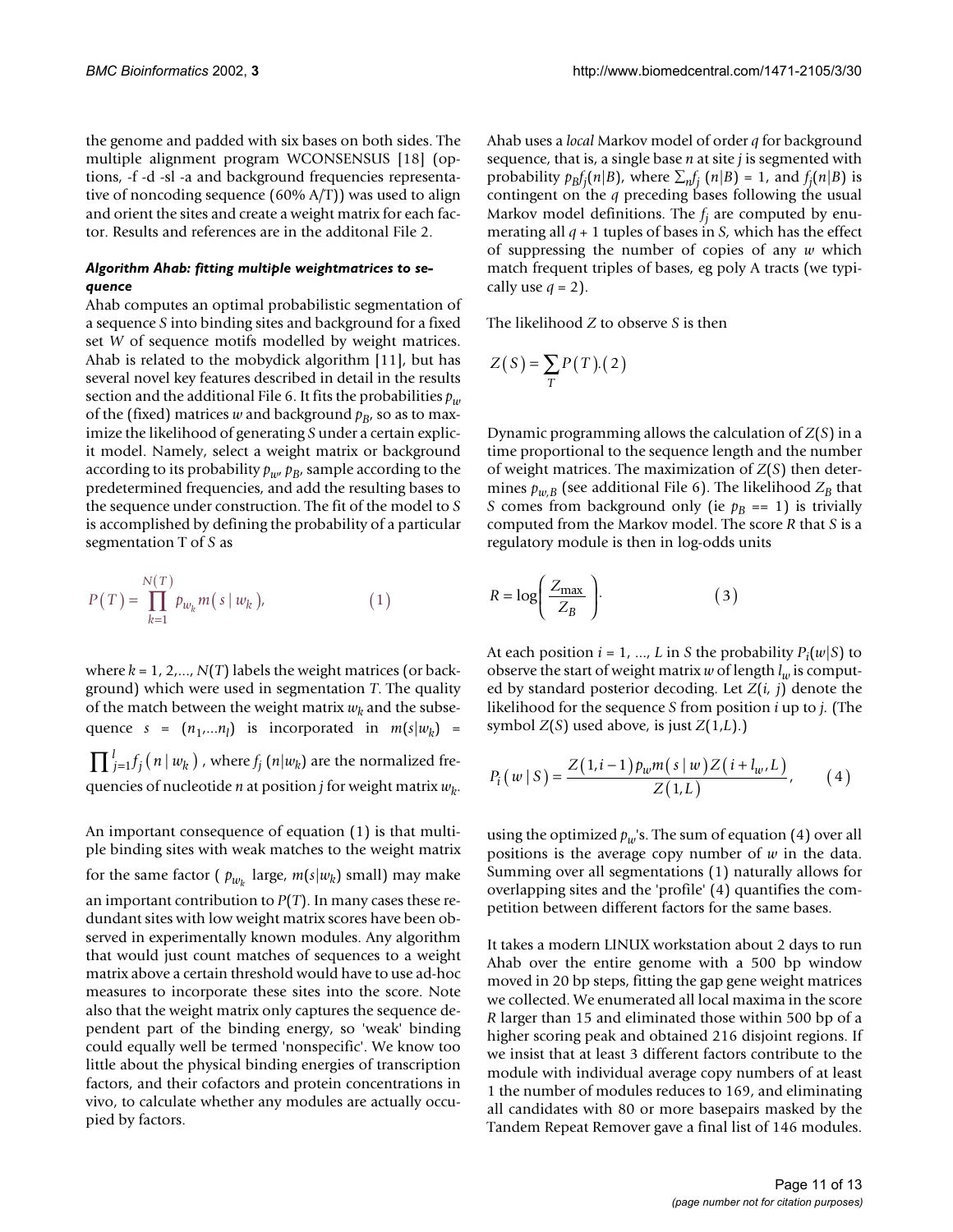Predictions with more than 200 bases overlap with a known module or with an overlap of at least 50% of the length of the known module were considered to be a recovered known module.

#### *Determination of motifs from modules*

[We ran locally the Gibbs sampler algorithm provided by](www.wadsworth.org/resnres/bioinfo/) C. Lawrence's group at [www.wadsworth.org/resnres/bioinfo/], as described in Results. We generally used a motif length of 11 bp and allowed the algorithm to vary this by +-2 if the data warranted, and took a prior copy number of 7 when fitting 1–2 kb of data (again the algorithm will adjust this number). Other parameters were taken as default, and under these conditions typically 5 distinct motifs were fit.

To decide whether Gibbs derived motifs matched known ones we ran the known weight matrices in both orientations over the individual sequences composing the motif plus five flanking bases and computed the position that maximized the information score. The Gibbs motif was deemed to match a known factor if:

1) a single known matrix was the top match to a majority of the sequences,

2) the optimal match occurred at the same position (with some variability allowed for factors such as hb, with poly-A regions),

3) the information score of the match was comparable to the score of the sequences which define the matrix to the matrix itself and not dominated by the flanking bases.

4) the preceding conditions were met in two independent runs (with typically 2–4 runs done for each data set).

#### *Algorithm Argos*

Argos is described in detail in the results section and additional File 7.

#### *Genome-wide display of our results*

[Our webpage \[http://uqbar.rockefeller.edu/~siggia/\] con](http://uqbar.rockefeller.edu/~siggia/)tains all our predictions. For each module, all nearby genes were extracted from the annotation, their position relative to the module (ie up/down stream, intronic), and Flybase links for gene function were collected into a table. The number of binding sites for each factor in the module is listed and their position and score along with known binding sites can be viewed in graphs which were produced with "gff2ps" [19].

[To view our results interactively on a larger scale together](http://www.gmod.org) with the current fly annotation we installed the Gbrowse software from L. Stein's Generic Model Organism Systems [Database Project \[http://www.gmod.org\]. Our modules](http://www.gmod.org) (predicted and experimental), binding sites, and restriction sites are included in the display. A function was added that allows to plot the Ahab score (equation 3) along the genome. Thus, the user can explore where additional putative modules fall relative to any gene of interest.

### **Contributions**

Authors 1, 2 and 4 carried out the computional part of this study, author 3 annotated the Ahab results. All authors read and approved the final manuscript.

#### **Note**

1Randomized sequence was produced by randomly pooling and concatenating 100 basepair chunks from genomic noncoding sequence

### **Additional material**

# **Additional file 1**

[Click here for file](http://www.biomedcentral.com/content/supplementary/1471-2105-3-30-S1.pdf) [\[http://www.biomedcentral.com/content/supplementary/1471-](http://www.biomedcentral.com/content/supplementary/1471-2105-3-30-S1.pdf) 2105-3-30-S1.pdf]

# **Additional file 2**

[Click here for file](http://www.biomedcentral.com/content/supplementary/1471-2105-3-30-S2.pdf) [\[http://www.biomedcentral.com/content/supplementary/1471-](http://www.biomedcentral.com/content/supplementary/1471-2105-3-30-S2.pdf) 2105-3-30-S2.pdf]

# **Additional file 3**

[Click here for file](http://www.biomedcentral.com/content/supplementary/1471-2105-3-30-S3.pdf) [\[http://www.biomedcentral.com/content/supplementary/1471-](http://www.biomedcentral.com/content/supplementary/1471-2105-3-30-S3.pdf) 2105-3-30-S3.pdf]

# **Additional file 4**

[Click here for file](http://www.biomedcentral.com/content/supplementary/1471-2105-3-30-S4.pdf) [\[http://www.biomedcentral.com/content/supplementary/1471-](http://www.biomedcentral.com/content/supplementary/1471-2105-3-30-S4.pdf) 2105-3-30-S4.pdf]

# **Additional file 5**

[Click here for file](http://www.biomedcentral.com/content/supplementary/1471-2105-3-30-S5.pdf) [\[http://www.biomedcentral.com/content/supplementary/1471-](http://www.biomedcentral.com/content/supplementary/1471-2105-3-30-S5.pdf) 2105-3-30-S5.pdf]

# **Additional file 6**

[Click here for file](http://www.biomedcentral.com/content/supplementary/1471-2105-3-30-S6.pdf) [\[http://www.biomedcentral.com/content/supplementary/1471-](http://www.biomedcentral.com/content/supplementary/1471-2105-3-30-S6.pdf) 2105-3-30-S6.pdf]